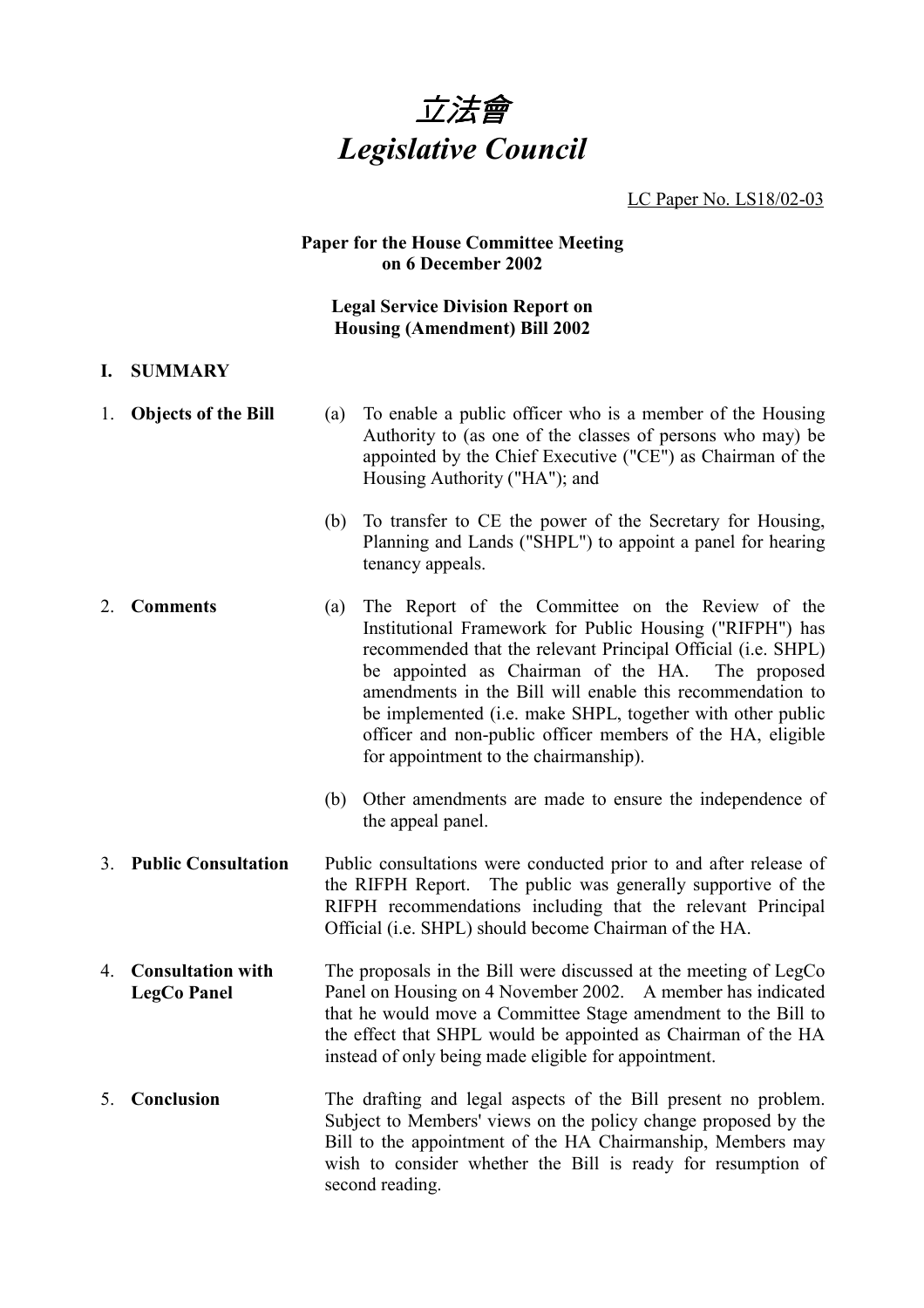## **II. REPORT**

## **Objects of the Bill**

To amend the Housing Ordinance (Cap. 283) to:-

- (a) make a public officer who is a member of the Housing Authority also eligible for appointment by the Chief Executive ("CE") as Chairman of the Housing Authority ("HA"); and
- (b) transfer to CE the power of the Secretary for Housing, Planning and Lands ("SHPL") to appoint a panel for hearing tenancy appeals.

### **LegCo Brief Reference**

2. HPLB/HB(CR)5/4/35 issued by the Housing Department, Housing, Planning and Lands Bureau and dated 20 November 2002.

### **Date of First Reading**

3. 4 December 2002.

### **Comments**

#### Chairmanship of the Housing Authority

4. The amendments proposed in the Bill are consequent upon the recommendations of the Report of the Committee on the Review of the Institutional Framework for Public Housing ("RIFPH") issued in June 2002. The RIFPH Report recommended that, amongst other things, the relevant Principal Official (i.e. SHPL) should be appointed as Chairman of the HA *ex officio* (Recommendation 2).

5. Section 3(2) of the Housing Ordinance provides that the HA shall consist of the following members:-

- (a) the Director of Housing;
- (b) such number of non-public officers as CE may appoint; and
- (c) such number of public officers, not exceeding 3, as CE may appoint.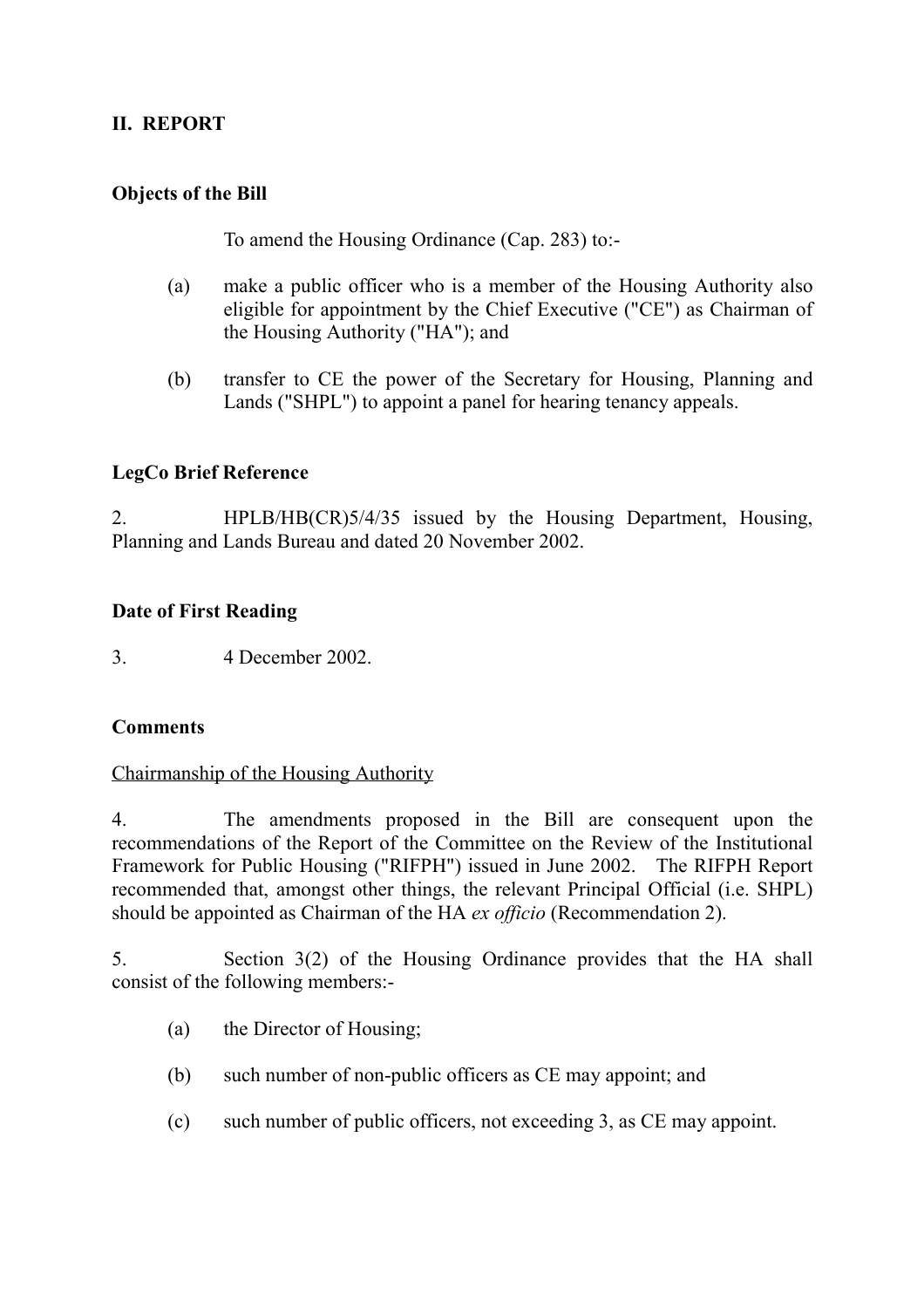6. Under section 3(3), CE shall appoint one of the persons appointed under section 3(2)(b), i.e. non-public officers, as HA Chairman.

7. In the RIFPH Report, it was considered that the statutory and advisory bodies relating to housing would respond to the Principal Officer concerned, that is, SHPL, and he would have full authority over and therefore be able to take responsibility for all aspects of the formulation and implementation of policy. For this reason, it was recommended that SHPL should be the Chairman of the HA (ref: para. 4.8 to 4.11).

8. The effect of the amendment proposed to section 3(3) of the principal Ordinance is that public officers appointed as members of the HA (who may include SHPL if so appointed) will be eligible for appointment as Chairman of the HA.

9. When the proposal was discussed at the meeting of LegCo Panel on Housing on 4 November 2002, a member held the view that SHPL should be appointed directly as Chairman by statute, instead of only being made eligible for appointment. The Administration, however, would like to have greater flexibility in the appointment of the Chairman of the HA.

## Appeal Panel

10. Section 7A of the Housing Ordinance empowers SHPL to appoint an appeal panel to hear appeals against termination of public housing leases. In the event that SHPL is appointed as Chairman of the HA, there will be a potential conflict of interest if his power to appoint such a panel is retained. Section 7A is therefore amended in the Bill to transfer the power to appoint the panel from SHPL to CE.

### **Public consultation**

11. According to the Administration, extensive public consultations were conducted prior to and after release of the RIFPH Report. The public was generally supportive of the RIFPH recommendations including that the relevant Principal Official to become Chairman of the HA. Some had suggested that a non-official member should be considered for appointment to the chairmanship after the HA becomes an advisory body (ref: LegCo Brief, para. 13).

# **Consultation with LegCo Panel**

12. The proposals in the Bill were discussed at the meeting of LegCo Panel on Housing on 4 November 2002 and a member has expressed a view as referred to in paragraph 9 above.